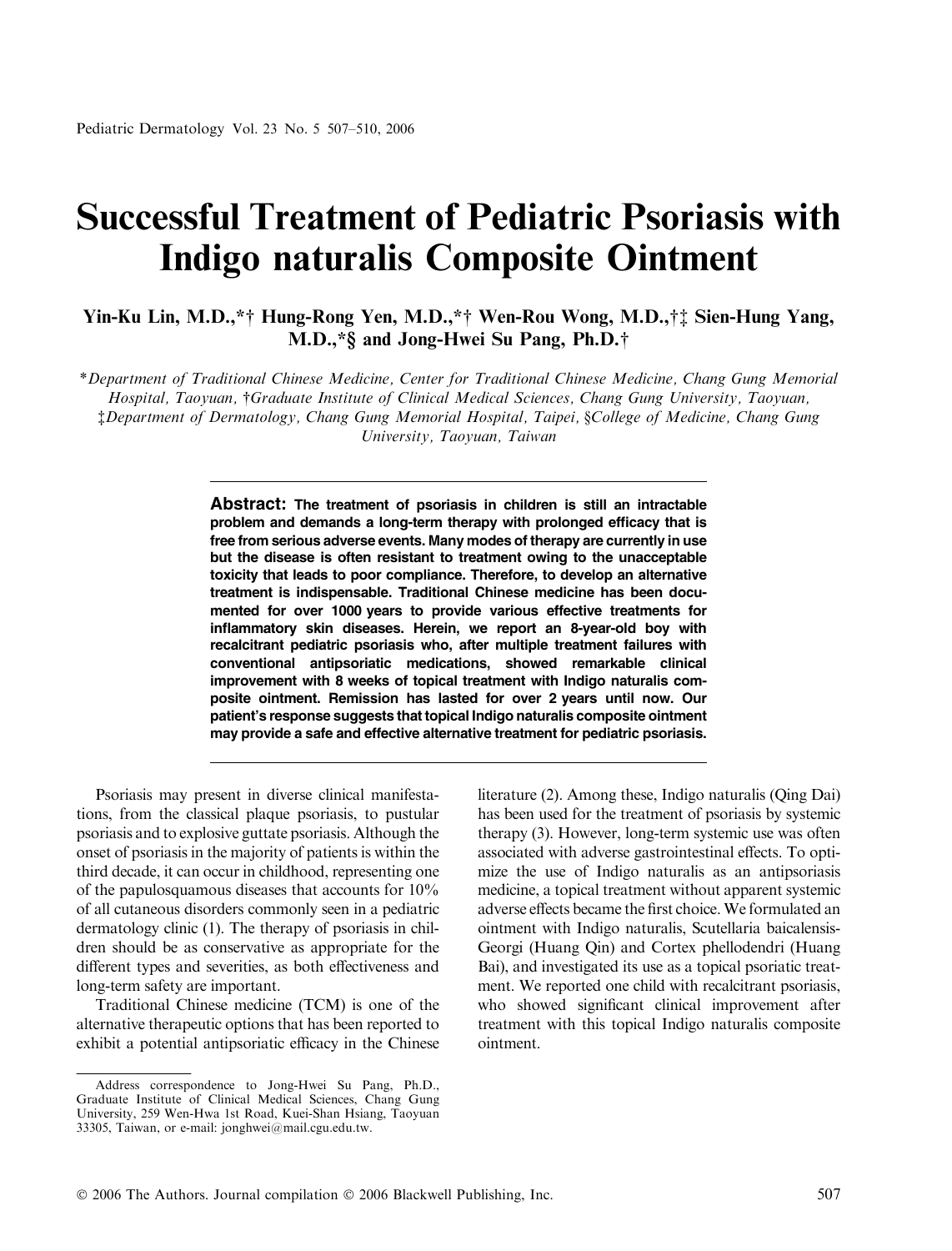## CASE REPORT

The patient was an 8-year-old male child, who had widespread psoriasis of 2 years' duration. He was otherwise healthy except for a past history of allergy rhinitis, whereas his mother had a 30-year history of chronic plaque psoriasis. Initially, at the age of 6 years, he developed red, raised papules on his scalp, which then spread to his trunk. The lesions were first mistakenly diagnosed as eczema and failed to respond to a variety of treatments (steroid and antihistamine) prescribed by a local dermatologist. Factors that exacerbated the lesions included the common cold, stress, shellfish consumption, and spicy or fried foods. He was thereafter referred to a medical center and diagnosed with pediatric psoriasis. Subsequently, he received the conventional therapies including vitamin D3 analogues and phototherapy. Excellent results were produced at the beginning, but symptoms worsened after prolonged treatment.

When he first visited our outpatient clinic, scaly round papules were scattered over his body sparing only his face (Fig. 1). With the consent form signed by his parents and the approval of the institutional review board of our



with red, raised macules and papules.



Figure 2. After 2 months of treatment, the psoriatic lesions on the body have vanished and skin has resumed a normal appearance.

hospital, we applied the Indigo naturalis composite ointment to his psoriatic lesions twice a day and discontinued all other medications. After continuing this treatment for 2 months, the psoriatic lesions on his body disappeared completely (Fig. 2) and the involved total body surface decreased from almost 80% to 0%. No allergic reaction or dermatitis was observed, and the skin lesions continued to be in remission during 1-year followup period. Only one to three small papules occasionally flared over his elbows, buttocks, and knees when triggered by upper airway infection, stress, or food sensitivities, but these subsided soon after re-applying the ointment. No significant abnormalities in hematologic examinations, liver, and renal function were found throughout the follow-up period.

## DISCUSSION

Psoriasis in childhood is a disease of many forms that may change over time. The most common form is the medium to large plaque type (4,5). Compared with those Figure 1. Before treatment, the body surface was involved mealum to large plaque type (4,5). Compared with those in adults, the plaques are usually smaller and the scales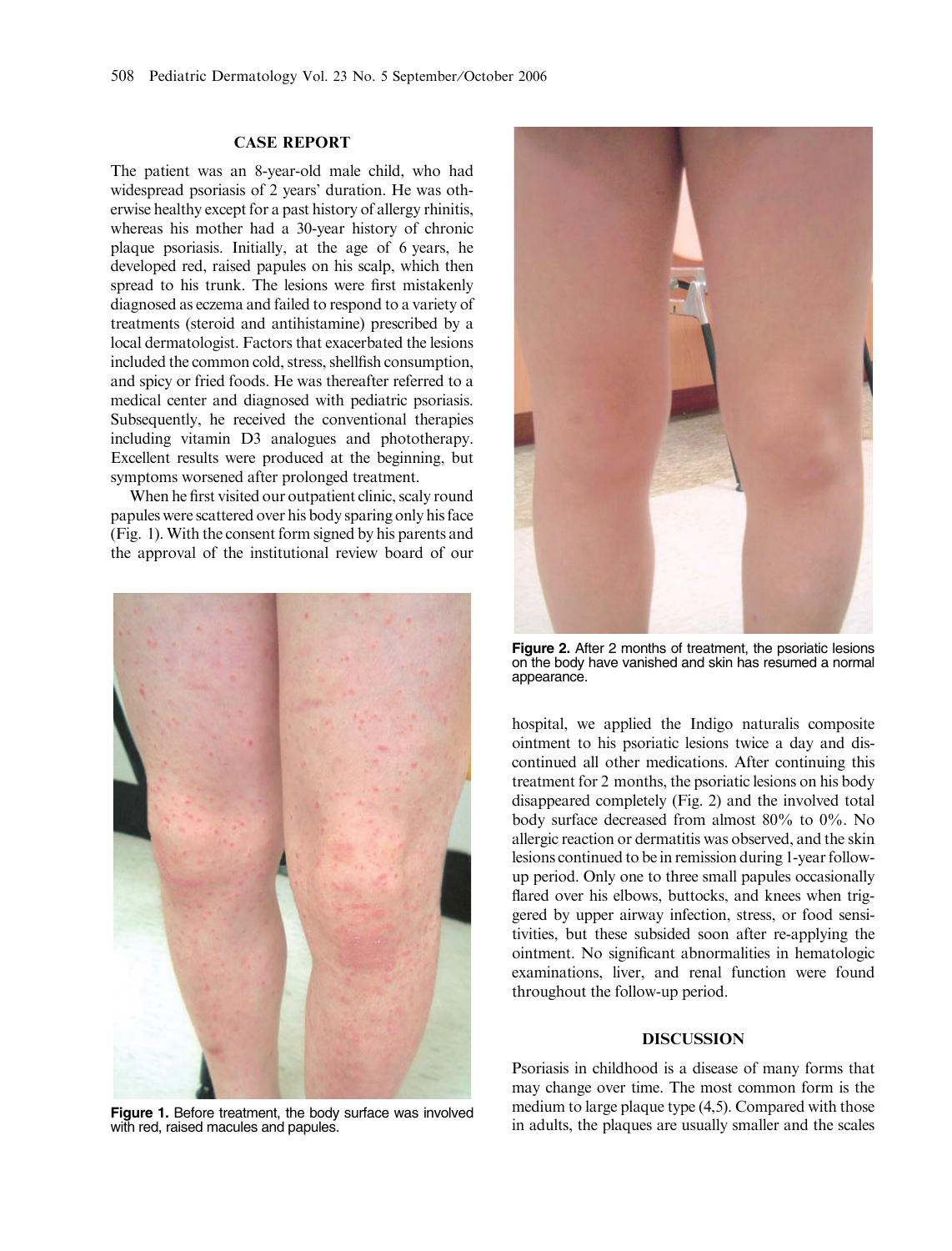are finer and softer in children. The cause of psoriasis appears to be multifactorial, with both genetic and environmental factors playing major roles. A positive family history of psoriasis has been found in up to 71% of pediatric patients (5). Human leukocyte antigen types Cw6 and DR7 are found to link with the early onset of psoriasis (6).

The triggering factors of psoriasis include local injury, infection (especially Streptococcus), and medications (e.g., systemic steroids, lithium, antimalarials, and betablockers). The treatment objectives in childhood psoriasis are to preserve skin surfaces, to afford physical relief from the disease, and to employ treatments that do not endanger the future healthy development of the child (7). Conventional treatment for psoriasis has several disadvantages, including inconvenience (as is the case with topical therapy and phototherapy) and toxicity (as is the case with PUVA, acitretin, and immunosuppressants), which may lead to poor compliance and result in subsequent flares (8). Therefore, it is important to explore an alternatively new intervention that can prolong the remission duration of psoriasis or prevent progression.

Chinese herbal medicines provide alternative approaches to treat psoriasis. Most of the key actions in these herbal medicines involve anti-inflammatory properties, modulation of cytokine production, or inhibition of angiogenesis. All these actions are potentially relevant in reducing the severity of psoriasis (2).

Instead of oral ingestion, the use of topical application can avoid first-pass effect and chemical degradation of the drug in the gastrointestinal tract, as well as minimizing the risk of toxic side effects including gastric irritation and liver damage. As psoriasis is a persistent and recurring disease, patients often require continuous treatment, preferably with a medication with a low cumulative toxicity potential (9). Topical application should not only result in direct and better therapeutic efficacy but also avoid the long-term adverse reactions.

The topical ointment we used combines three herbs, Indigo naturalis, Scutellaria baicalensis-Georgi, and Cortex phellodendri, which are recommended for psoriatic treatment in TCM. These herbs were identified and provided by the Chinese Medicine Pharmacy of our institution. They were finely ground in a hammer mill until they could pass through a  $75 \mu m$  screen and were mixed in the ratio of 1:2:2 (Indigo naturalis:Scutellaria baicalensis-Georgi:Cortex phellodendri). To make the mixed herbs easily applicable, the final ointment was prepared by formulating 20% mixed herbs and 80% vehicle containing 25% vaseline, 30% yellow wax, and 45% olive oil.

Indigo naturalis, the key component of our ointment, is a dark blue powder prepared from the leaves of Baphicacavthus cusia (Nees) Bremek that has been used to treat infectious and inflammatory diseases. Indigo naturalis and one of its active ingredients, indirubin, have been reported to be effective in treating chronic granulocytic leukemia and psoriasis (10). Recent pharmacologic studies also showed that both had antiviral, anti-bacterial, and antitumor effects (11,12). However, Indigo naturalis and indirubin both have poor solubility and low absorption, and systemic use had been associated with side effects such as gastrointestinal and liver damage (13). Topical treatment may produce less adverse effects.

Scutellaria baicalensis-Georgi has been used since ancient times to treat allergic and inflammatory disease in China and Japan. Several major flavonoids, including baicalein, baicalin, oroxylin, and wogonin have been isolated from this plant. Baicalein and baicalin, two major flavonoids of Scutellaria baicalensis-Georgi, have already been demonstrated to exert antiangiogensis, antiproliferative, anti-inflammatory, antiviral, antithrombotic, antioxidant, and anticancer effects (14,15).

Cortex phellodendri is made of the dried trunk bark of a rutaceous plant. It is known to contain berberine, palmatine, jatrorrhizine, phellodendrine, and magnoflorine. Among these ingredients, berberine has many pharmacologic effects, including the inhibition of DNA and protein synthesis, arresting cell cycle progress, antiproliferative as well as anti-inflammatory, and anticancer effects (16,17).

A skin biopsy was not performed on this child because of ethical considerations. However, the remarkable clinical outcome appeared to be convincing and prompts us to further conduct a thorough clinical trial using the Indigo naturalis composite ointment.

In conclusion, we report a TCM-based therapy that exhibits several advantages in treating pediatric psoriasis. It is effective, safe, and the remission of disease symptoms seems to be long-lasting. In addition, it costs much less in comparison with other topical agents. This report warrants further investigation into the systematic clinical efficacy of this treatment method for psoriasis and a mechanistic study of its drug actions.

## REFERENCES

- 1. Schachner L, Ling MS, Press S. A statistical analysis of a pediatric dermatology clinic. Pediatr Dermatol pediatric dermatology clinic. Pediatr Dermatol 1983;1:157–164.
- 2. Tse TW. Use of common Chinese herbs in the treatment of psoriasis. Clin Exp Dermatol 2003;28:469–475.
- 3. Yuan ZZ, Yuan X, Xu ZX. Studies on tabellae indigo naturalis in treatment of psoriasis. J Tradit Chin Med 1982;2:306.